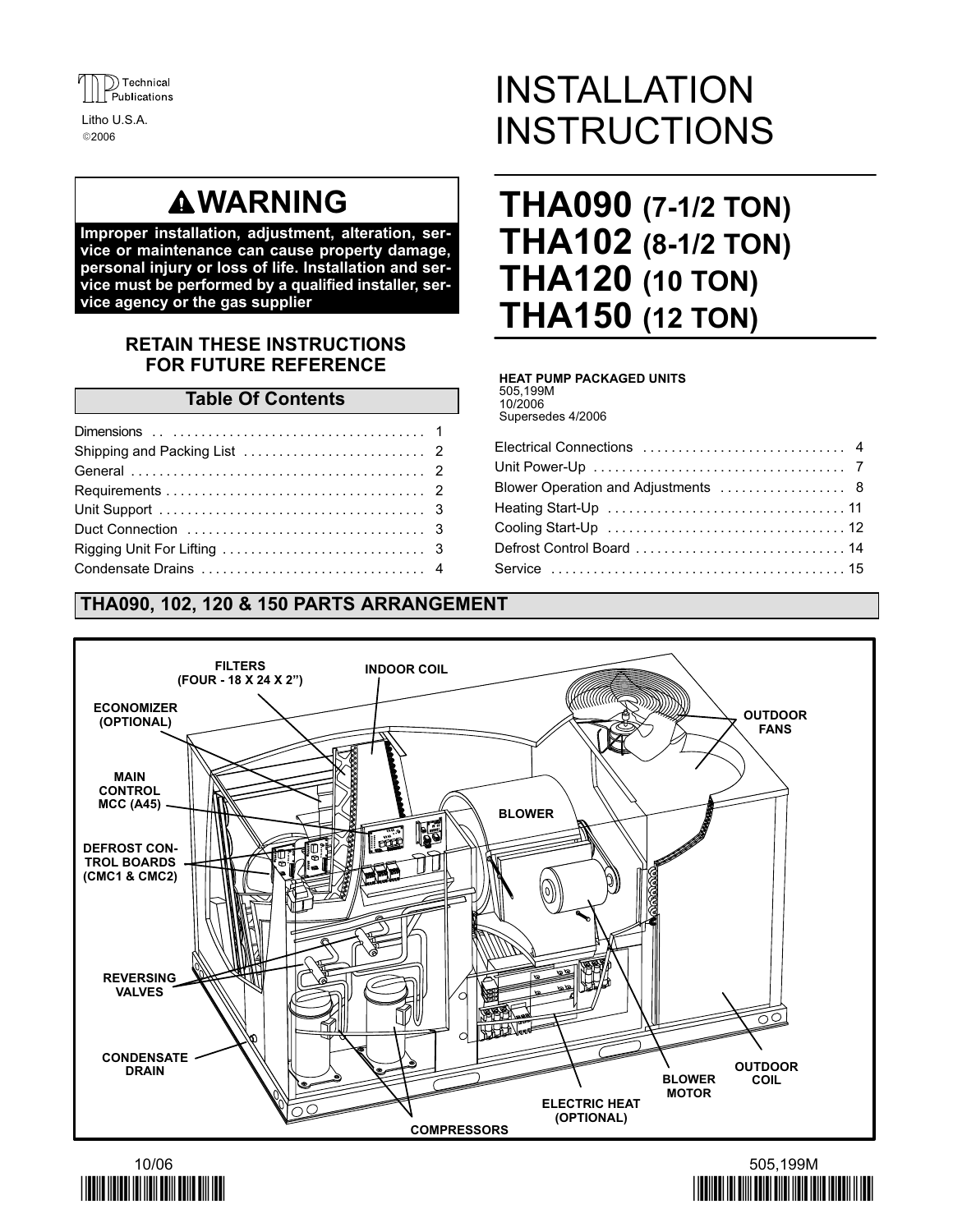# THA090, 102, 120, & 150 DIMENSIONS

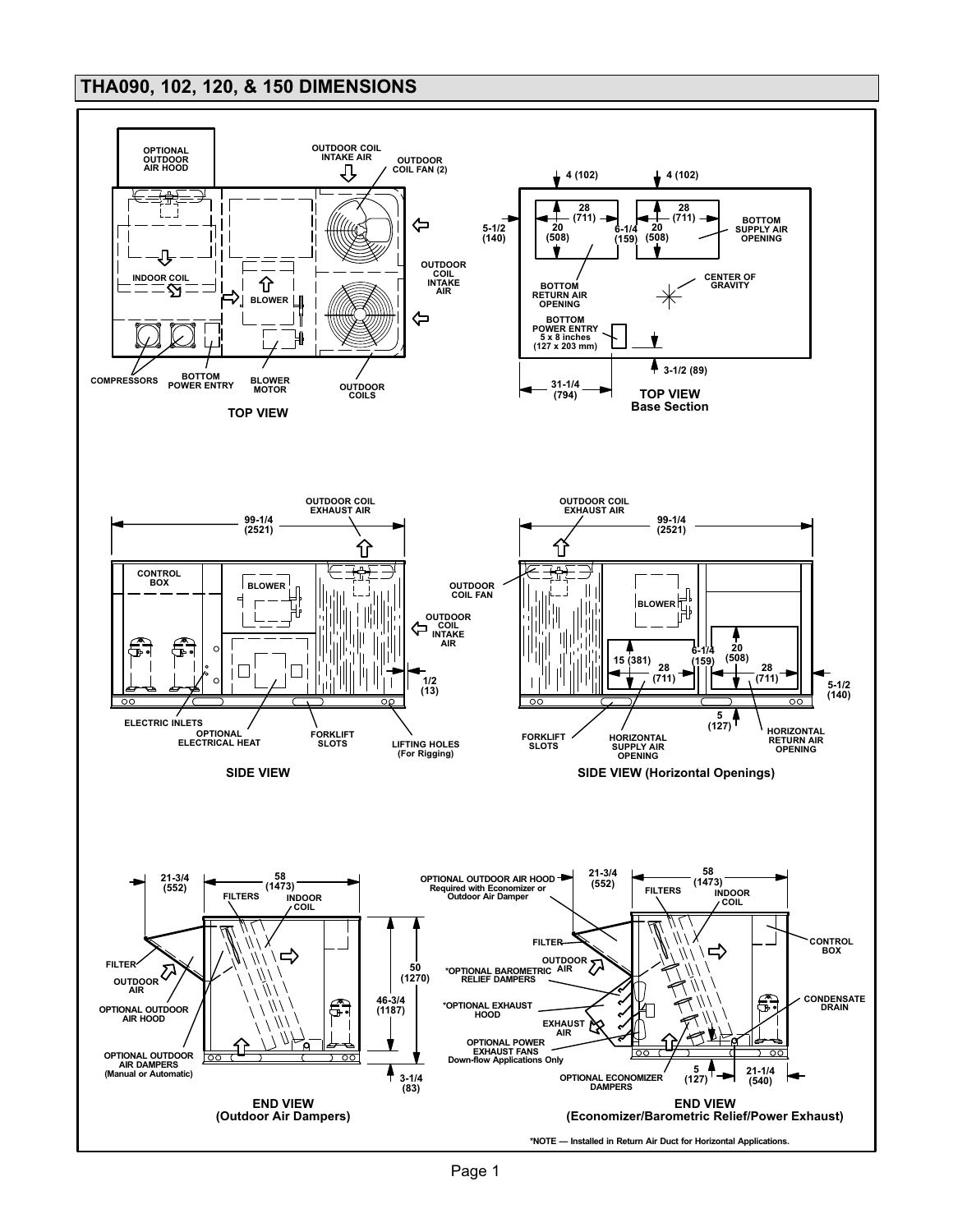# Shipping and Packing List

#### Package 1 of 1 contains:

#### 1− Assembled unit

Check unit for shipping damage. Receiving party should contact last carrier immediately if shipping damage is found.

# **General**

These instructions are intended as a general guide and do not supersede local codes in any way. Authorities having jurisdiction should be consulted before installation.

Availability of units and options varies by brand.

# **Requirements**

The THA unit is ETL/CSA certified for outdoor installations only at the clearances to combustible materials listed on unit nameplate and in figure 1.

Installation of THA heat pumps must conform with standards in National Fire Protection Association (NFPA) Standard for Installation of Air Conditioning and Ventilating Systems NFPA No. 90A," "Standard for Installation of Residence Type Warm Air Heating and Air conditioning Systems NFPA No. 90B," local municipal building codes and manufacturer's installation instructions.



| GUR<br>١E |  |
|-----------|--|
|-----------|--|

| <sup>1</sup> ∪nit<br>Clearance | in.(mm) | in.(mm) | С<br>in.(mm) | in.(mm) | Top<br>Clearance |
|--------------------------------|---------|---------|--------------|---------|------------------|
| Service                        | 60      | 36      | 36           | 36      | Unob-            |
| Clearance                      | (1524)  | (914)   | (914)        | (914)   | structed         |
| Minimum Opera-                 | 36      | 36      | 36           | 36      | Unob-            |
| tion Clearance                 | (914)   | (914)   | (914)        | (914)   | structed         |

Note − Entire perimeter of unit base requires support when elevated above mounting surface.

<sup>1</sup> Service Clearance - Required for removal of serviceable parts. Minimum Operation Clearance - Required clearance for proper unit operation.

The National Electric Code (ANSI/NFPA No. 70−1984) is available from:

> National Fire Protection Association 1 Batterymarch Park PO Box 9101 Quincy, MA 02269−9101

The THA unit is ETL/CSA certified as a heat pump with cooling and with or without auxiliary electric heat for non−residential use only at the clearances to combustible materials as listed on the unit nameplate and in figure 1.

Installation of ETL/CSA certified units must conform with current standard C273.5 "Installation Requirements for Heat Pumps" and applicable local codes. Authorities having jurisdiction should be consulted before installation.

Use of this unit as a construction heater or air conditioner is not recommended during any phase of construction. Very low return air temperatures, harmful vapors and operation of the unit with clogged or misplaced filters will damage the unit.

If this unit has been used for heating or cooling of buildings or structures under construction, the following conditions must be met or the warranty will be void:

- A room thermostat must control the unit. The use of fixed jumpers that will provide continuous heating or cooling is not allowed.
- A pre−filter must be installed at the entry to the return air duct.
- The return air duct must be provided and sealed to the unit.
- Return air temperature range between 55°F (13°C) and 80°F (27°C) must be maintained.
- Air filters must be replaced and pre−filter must be removed upon construction completion.
- The unit components, duct system, air filters and evaporator coil must be thoroughly cleaned following final construction clean−up.
- The unit operating conditions (including airflow, cooling operation, and heating operation) must be verified according to these installation instructions.

# WARNING



Electric shock hazard and danger of explosion. Can cause injury, death or product or property damage. Turn off electrical power to unit before performing any maintenance or servicing operations on the unit.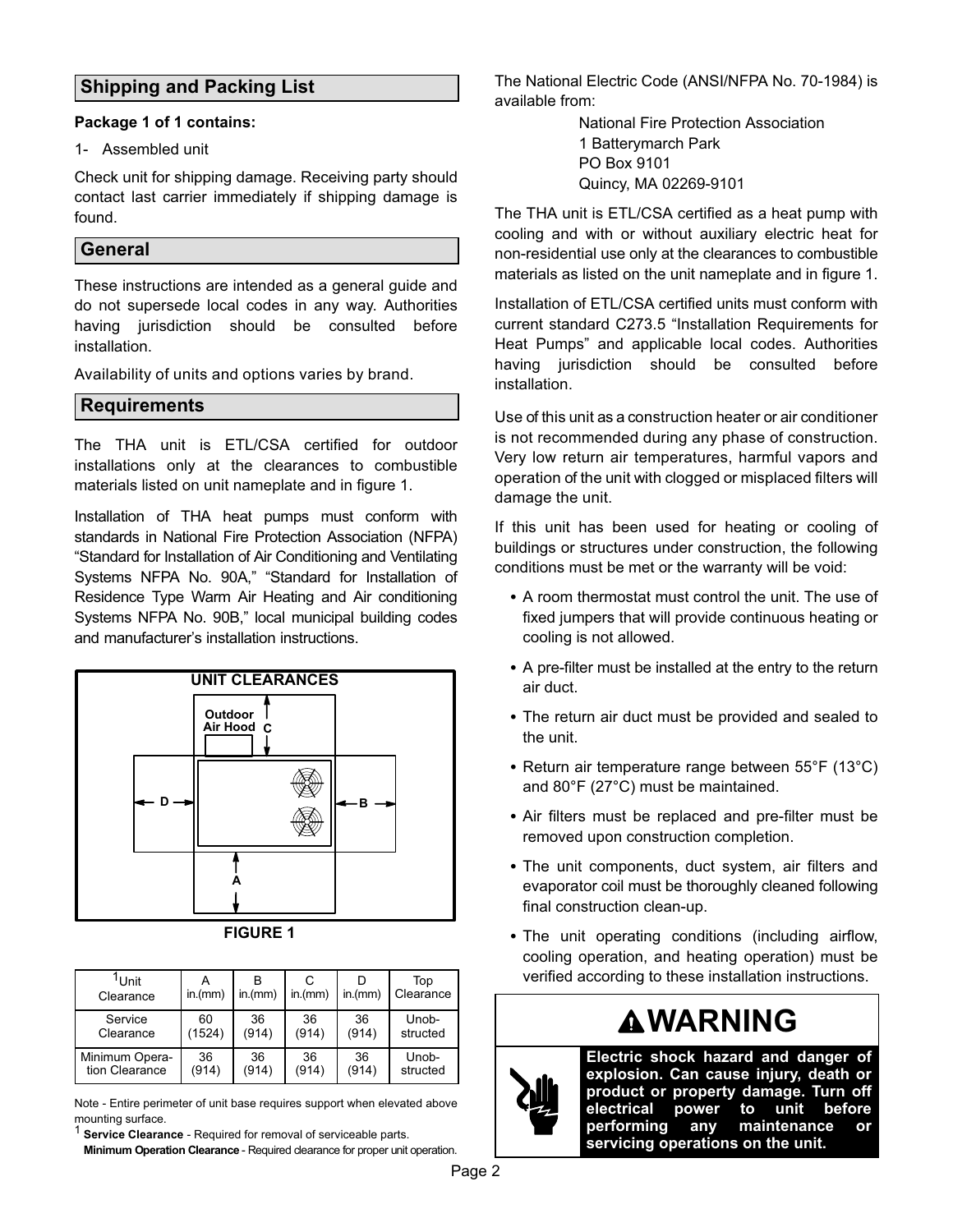# **ACAUTION**

Danger of sharp metallic edges. Can cause injury. Take care when servicing unit to avoid accidental contact with sharp edges.

# **AIMPORTANT**

The Clean Air Act of 1990 bans the intentional venting of refrigerant (CFC's and HCFC's) as of July 1, 1992. Approved methods of recovery, recycling or reclaiming must be followed. Fines and/or incarceration may be levied for non−compliance.

# Unit Support

NOTE − Securely fasten roof frame to roof per local codes.

### A−Downflow Discharge Application

#### Roof Mounting with LARMF10/15

- 1− The LARMF10/15 roof mounting frame must be installed, flashed and sealed in accordance with the instructions provided with the frame.
- 2− The LARMF10/15 roof mounting frame should be square and level to 1/16" per linear foot (5mm per linear meter) in any direction.
- 3− Duct must be attached to the roof mounting frame and not to the unit; supply and return plenums must be installed before setting the unit.

#### Installer's Roof Mounting Frame

Many types of roof frames can be used to install the unit, depending upon different roof structures. Items to keep in mind when using the building frame or supports are:

- 1− The unit base is fully enclosed and insulated, so an enclosed frame is not required.
- 2− The frames or supports must be constructed with non-combustible materials and should be square and level to 1/16" per linear foot (5mm per linear meter) in any direction.
- 3− Frame or supports must be high enough to prevent any form of moisture from entering unit. Recommended minimum frame height is 14" (356mm).
- 4− Duct must be attached to the roof mounting frame and not to the unit. Supply and return plenums must be installed before setting the unit.
- 5− Units require support along all four sides of unit base. Supports must be constructed of steel or suitably treated wood materials.

NOTE−When installing unit on a combustible surface for downflow discharge applications, the LARMF10/15 roof mounting frame is required.

### B−Horizontal Discharge Applications

- 1− Units installed in horizontal airflow applications must use a horizontal conversion kit.
- 2− Specified installation clearances must be maintained when installing units. Refer to figure 1.
- 3− Top of support slab should be at least 4" (102mm) above the finished grade and located so no run−off water from higher ground can collect around the unit.
- 4− Units require support along all four sides of unit base. Supports must be constructed of steel or suitably treated wood materials.

# Duct Connection

All exterior ducts, joints, and openings in roof or building walls must be insulated and weatherproofed with flashing and sealing compounds in accordance with applicable codes. Any duct passing through an unconditioned space must be insulated.

# **CAUTION**

In downflow applications, do not drill or punch holes in base of unit. Leaking in roof may occur if unit base is punctured.

# Rigging Unit For Lifting

- 1− Detach wooden base protection before rigging.
- 2− Connect rigging to the unit base using both holes in each corner. See figure 2.
- 3− All panels must be in place for rigging.
- 4− Place field-provided H-style pick in place just above top edge of unit. Frame must be of adequate strength and length. (H−style pick prevents damage to unit.)

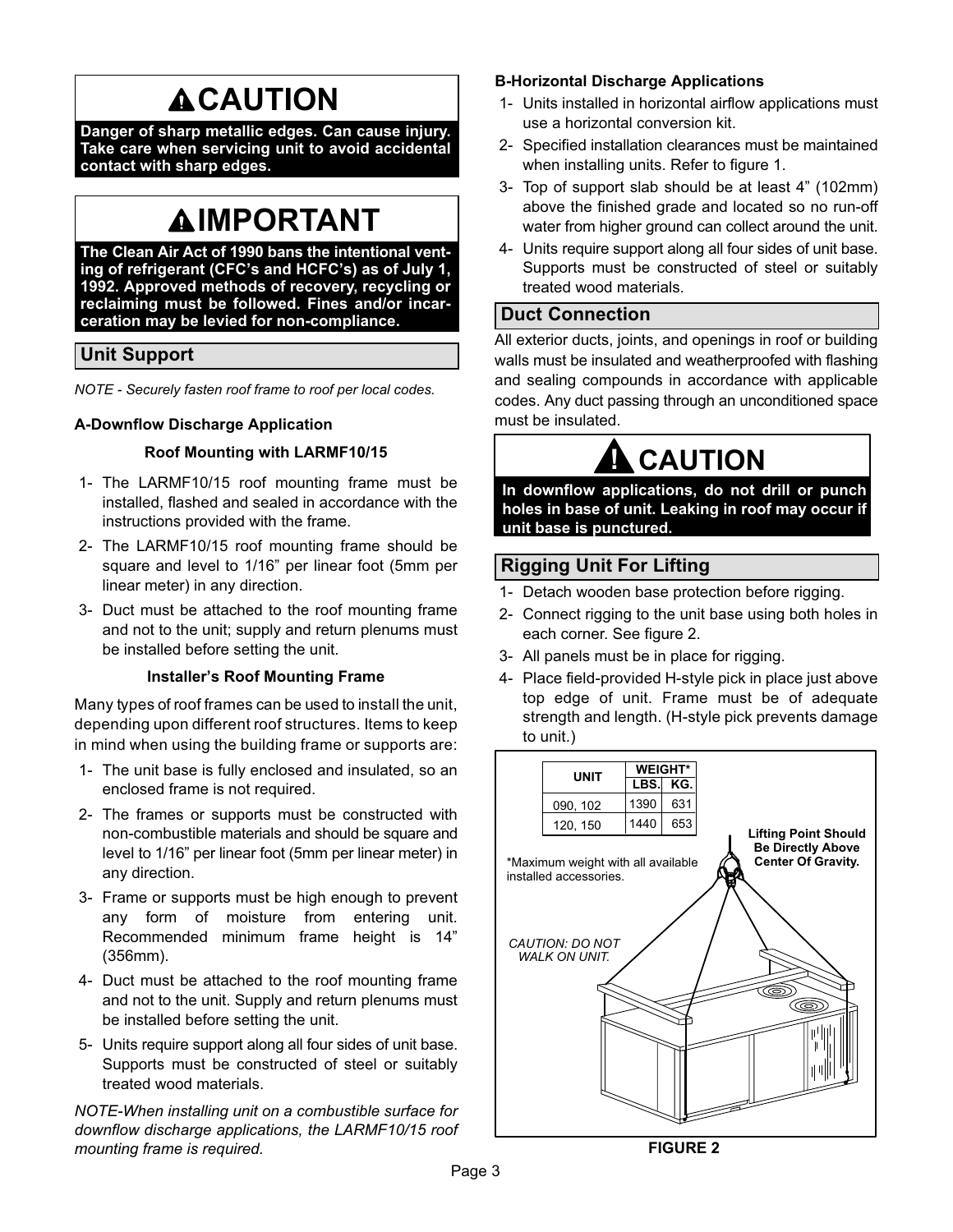# Condensate Drains

Remove cap and make drain connection to the 1" N.P.T. drain nipple provided on unit. A trap must be installed between drain connection and an open vent for proper condensate removal. See figure 3. It is sometimes acceptable to drain condensate onto the roof or grade; however, a tee should be fitted to the trap to direct condensate downward. The condensate line must be vented. Check local codes concerning condensate disposal. Refer to pages 1 and 2 for condensate drain location.



# Electrical Connections

#### POWER SUPPLY

Do not apply power or close disconnect switch until installation is complete. Refer to start−up directions. Refer closely to unit wiring diagram. Figure [5](#page-6-0) shows a typical unit wiring diagram.

Refer to unit nameplate for minimum circuit ampacity and maximum fuse size.

- 1− 230,460,575 volt units are factory wired. For 208V supply, disconnect the orange wire (230V) at all control power transformer(s). Reconnect the red wire (208V). Tape the exposed end of the 230V orange wire.
- 2− Route power through the bottom power entry area and connect to L1, L2, and L3 on the top of K2 in control area. Route power to TB2 on units equipped with electric heat. Secure power wiring with factory−installed wire ties provided in control box. See unit wiring diagram.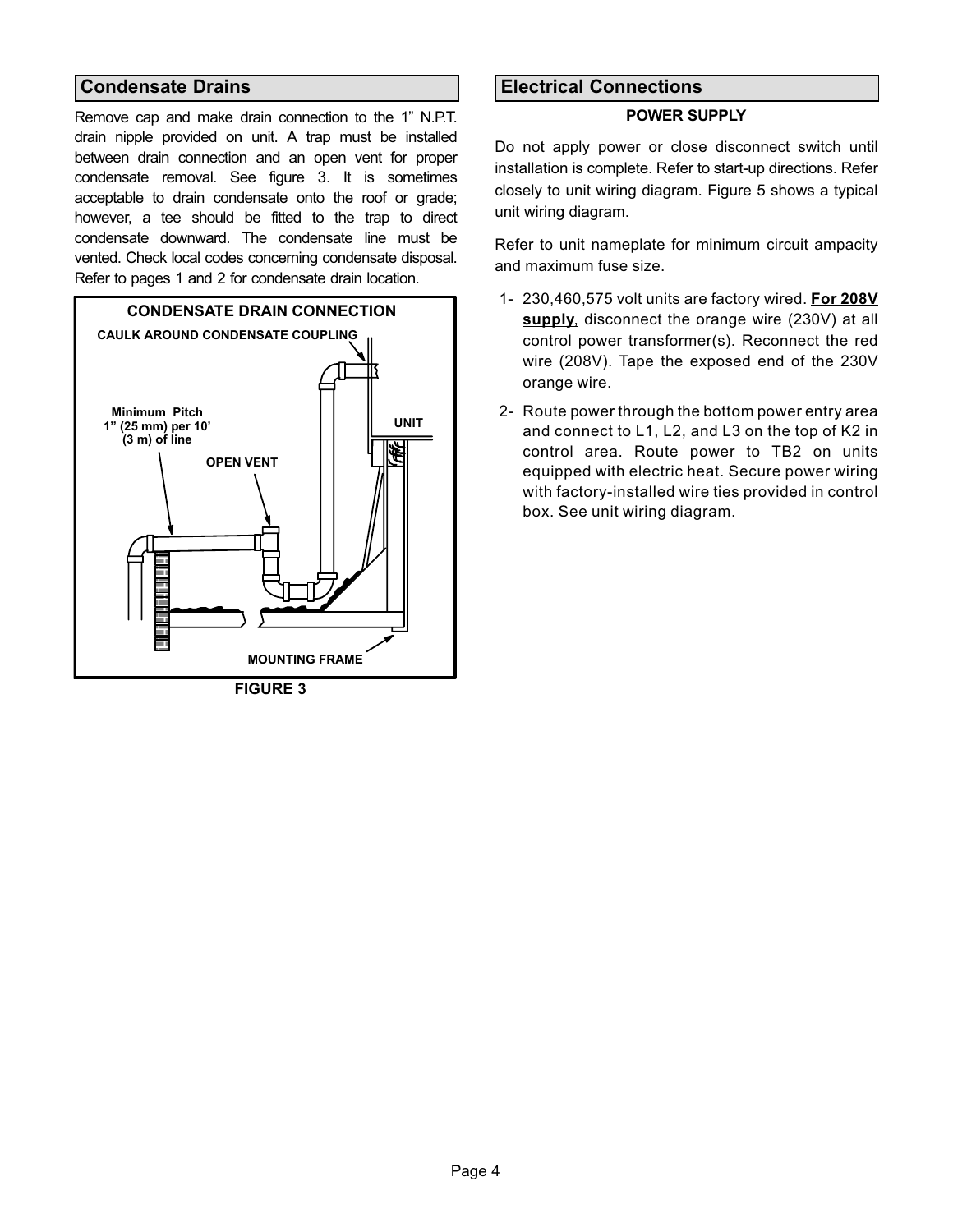#### CONTROL WIRING

### A−Thermostat Location

Room thermostat mounts vertically on a standard 2" X 4" handy box or on any non−conductive flat surface.

Locate thermostat approximately 5 feet (1524 mm) above the floor in an area with good air circulation at average temperature. Avoid locating the room thermostat where it might be affected by:

−drafts or dead spots behind doors and in corners −hot or cold air from ducts

−radiant heat from sun or appliances

−concealed pipes and chimneys

IMPORTANT − Unless field thermostat wires are rated for maximum unit voltage, they must be routed away from line voltage wiring. Use wire ties located to the left of the MCC board (A45) to secure thermostat cable.

#### B−Control Wiring

 1− Route thermostat cable or wires from subbase to unit control box (refer to unit dimensions to locate bottom and side power entry).

Use18 AWG wire for all applications using remotely installed electro−mechanical and electronic thermostats.

- 2− Install thermostat assembly in accordance with instructions provided with thermostat.
- 3− Connect thermostat wiring to TB1 terminal on MCC (A45) control board as shown in figure 4 for electro−mechanical and electronic thermostats. If using other temperature control devices or energy management systems see instructions and wiring diagram provided by manufacturer.

IMPORTANT−Terminal connections at the wall plate or subbase must be made securely. Loose control wire connections may allow unit to operate but not with proper response to room demand.



FIGURE 4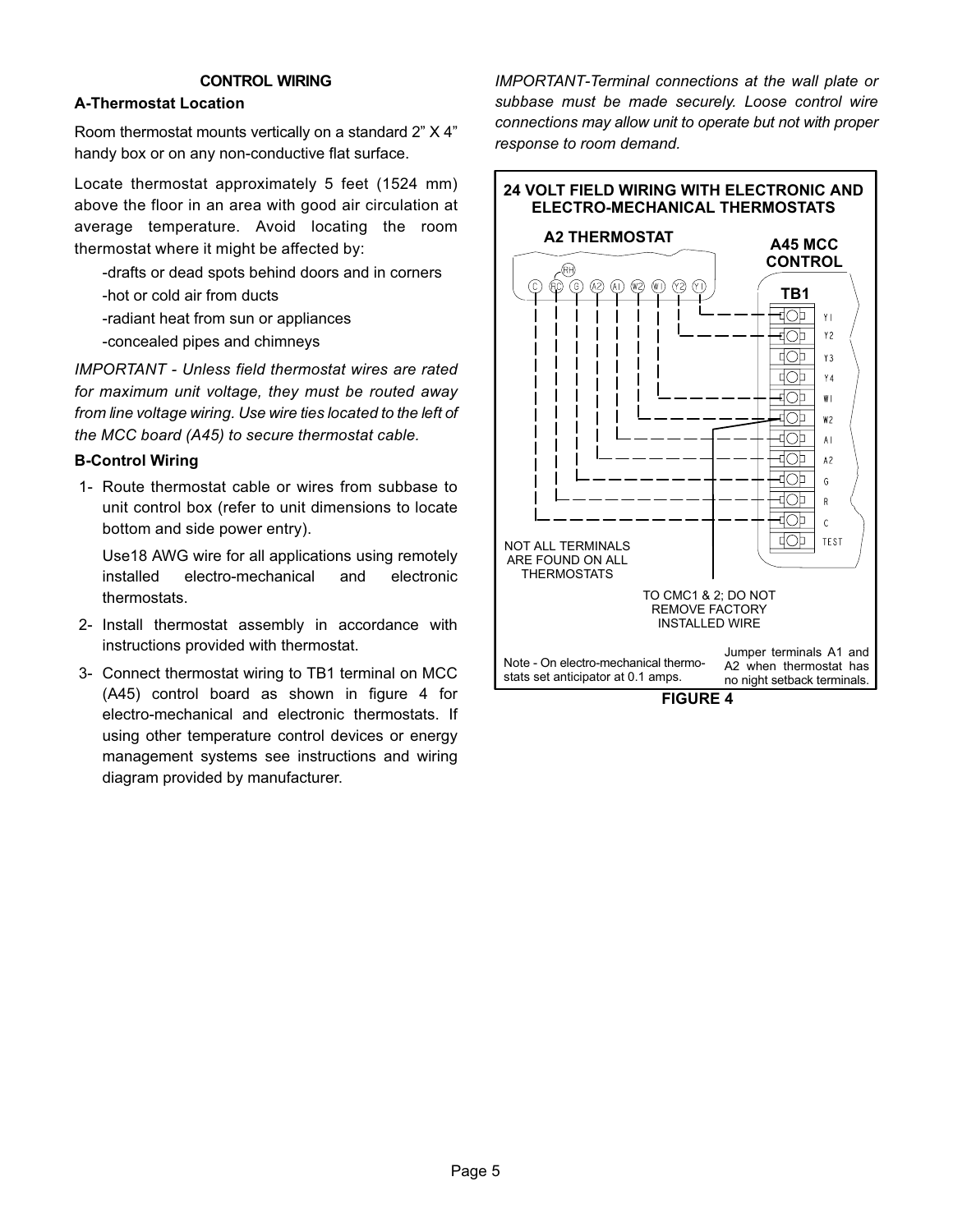<span id="page-6-0"></span>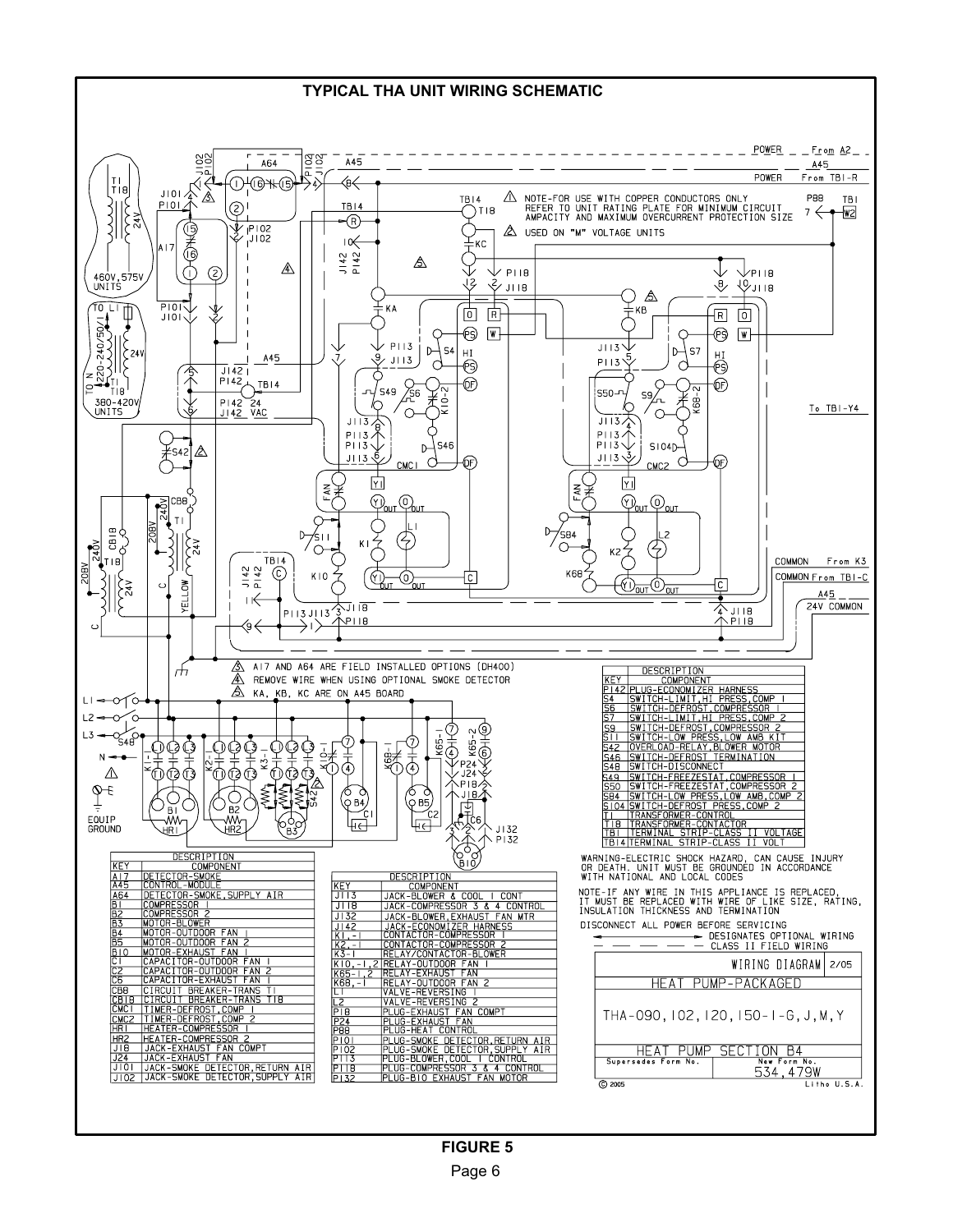# Unit Power−Up

# A−General

- 1− Make sure that unit is installed in accordance with the installation instructions and applicable codes.
- 2− Inspect all electrical wiring, both field and factory installed, for loose connections. Tighten as required.
- 3− Check to ensure that refrigerant lines do not rub against the cabinet or against other refrigerant lines.
- 4− Check voltage at K2 contactor. Voltage must be within range listed on nameplate. If not, consult power company and have voltage condition corrected before starting unit.
- 5− Make sure filters are in place before start-up.

### B−MCC (A45) Control Board

- 1− Make sure there is no heating, cooling, or blower demand from thermostat. Apply power to unit.
- 2− Locate green heartbeat LED on MCC board. See figure 6. LED should flash slowly to indicate normal operation. Refer to table 1 if the heartbeat LED is not flashing normally.

#### TABLE 1 MCC HEARTBEAT LED STATUS

| I ED                | Indicates                                 | Action                                                                       |
|---------------------|-------------------------------------------|------------------------------------------------------------------------------|
| Off                 | No power to<br>board.                     | Check field wiring. If problem<br>persists refer to service manual.          |
| Dn)                 | Processor error.                          | Press MCC pushbutton and<br>hold for three seconds to re-<br>set processor.* |
| Flashing<br>Slowly  | Normal.                                   | None.                                                                        |
| Flashing<br>Rapidly | Invalid unit DIP<br>switch selected.      | Make sure switches are set<br>correctly. Refer to figure 7.                  |
| Flashing<br>Rapidly | Simultaneous<br>heat and cool<br>demands. | Check thermostat and wiring.                                                 |

\*Press pushbutton and immediately release to override the 4−minute compressor minimum run time.



FIGURE 6



FIGURE 7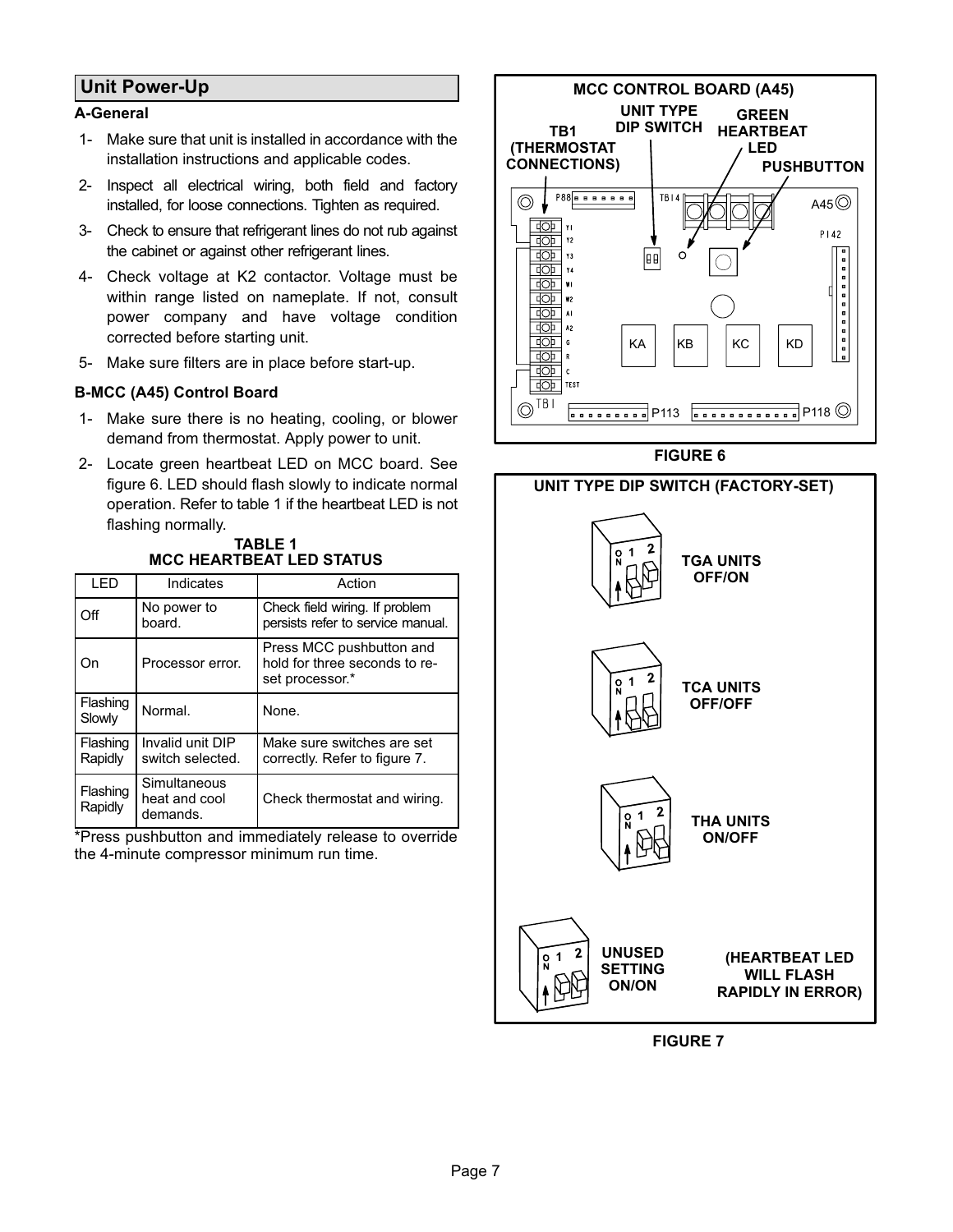# Blower Operation and Adjustments

#### A−Blower Operation

- 1− Set thermostat or temperature control device fan switch to AUTO or ON. With fan switch in ON position, blower will operate continuously. With fan switch in AUTO position, the blower will cycle with demand.
- 2− Blower and entire unit will be off when thermostat or temperature control device system switch is in OFF position.

#### B−Blower Access

The blower assembly is secured to a sliding base which allows the entire assembly to be pulled out of the unit. See figure [9](#page-9-0).

- 1− Remove the clamp which secures the blower wiring to the blower motor base.
- 2− Remove and retain screws on either side of sliding base. Pull base toward outside of unit.
- 3− Slide base back into original position when finished servicing. Replace the clamp and blower wiring in the previous location on the blower motor base.

### C−Determining Unit CFM

- 1− The following measurements must be made with a dry indoor coil and with air filters in place. Run blower without a cooling demand. Measure the indoor blower shaft RPM.
- 2− With all access panels in place, measure static pressure external to unit (from supply to return).
- 3− Referring to table [3](#page-10-0), use static pressure and RPM readings to determine unit CFM. Use table [4](#page-11-0) when installing units with any of the optional accessories listed.
- 4− The blower RPM can be adjusted at the motor pulley. Loosen Allen screw and turn adjustable pulley clockwise to increase CFM. Turn counterclockwise to decrease CFM. See figure [9.](#page-9-0) Do not exceed minimum and maximum number of pulley turns as shown in table 2.

#### TABLE 2 MINIMUM AND MAXIMUM PULLEY ADJUSTMENT

| <b>Belt</b>      | Minimum<br><b>Turns Open</b> | Maximum<br><b>Turns Open</b> |  |  |
|------------------|------------------------------|------------------------------|--|--|
| A Section        | No minimum                   |                              |  |  |
| <b>B</b> Section | *                            |                              |  |  |

\*No minimum number of turns open when B belt is used on pulleys 6" O.D. or larger.

### D−Blower Belt Adjustment

Maximum life and wear can be obtained from belts only if proper pulley alignment and belt tension are maintained. Tension new belts after a 24−48 hour period of operation. This will allow belt to stretch and seat into grooves. Make sure blower and motor pulley are aligned as shown in figure 8.



FIGURE 8

- 1− Loosen four bolts securing motor base to mounting frame. See figure [9](#page-9-0).
- 2− To increase belt tension −

Turn adjusting bolt to the right, or clockwise, to move the motor outward and tighten the belt. This increases the distance between the blower motor and the blower housing.

#### To loosen belt tension −

Turn the adjusting bolt to the left, or counterclockwise to loosen belt tension.

3− Tighten two bolts on motor pulley side.

IMPORTANT − Align top edges of blower motor base and mounting frame base parallel before tightening two bolts on the oTher side of base. Motor shaft and blower shaft must be parallel.

4− Tighten two bolts on other side of base.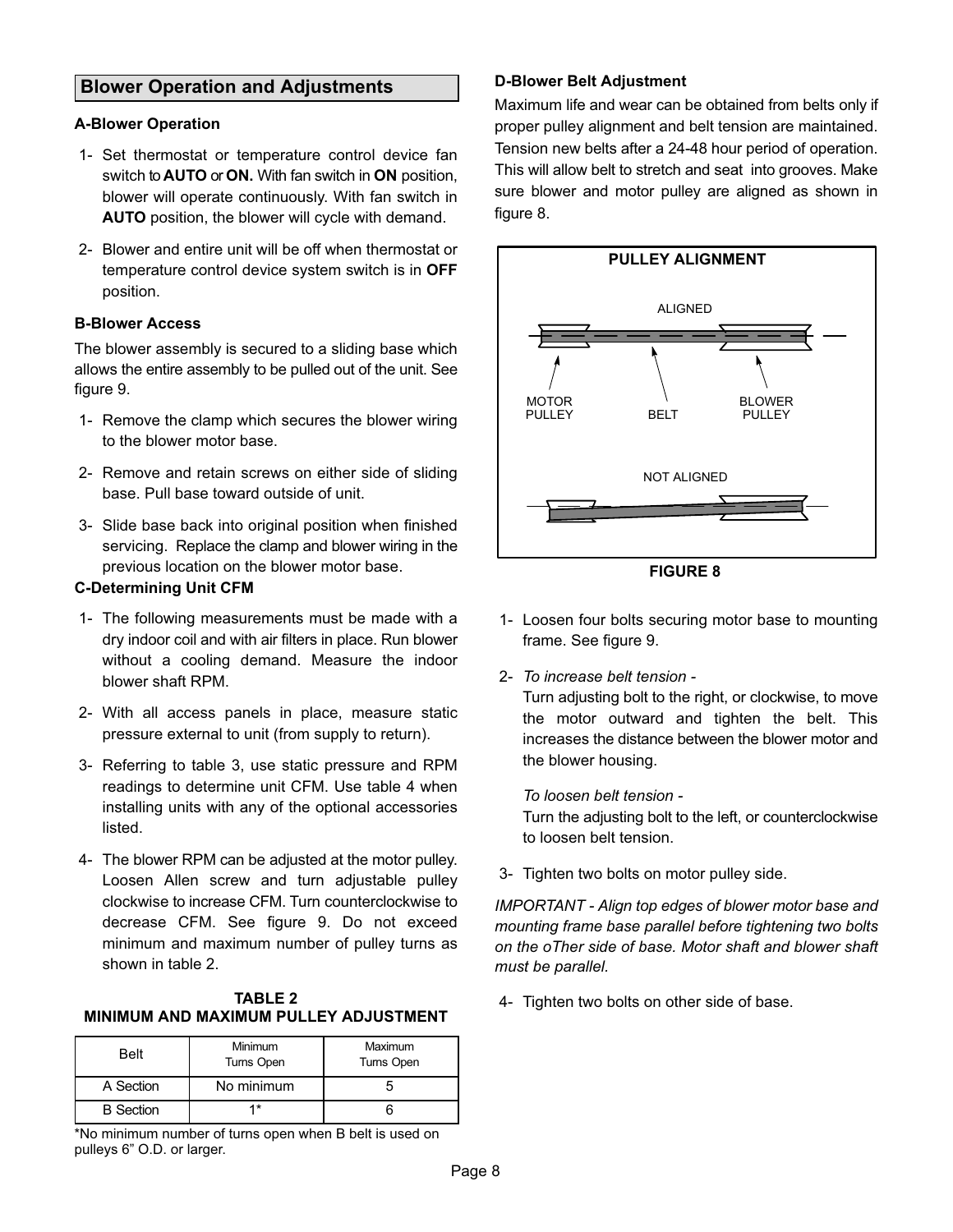#### <span id="page-9-0"></span>BLOWER ASSEMBLY TO INCREASE BELT TENSION 1−Loosen four bolts securing motor base to mounting MOTOR BASE frame. ADJUSTMENT SCREWS 2−Turn adjusting bolt to the right, or clockwise, to ALIGN TOP EDGES − 2 EACH SIDE move the motor outward and tighten the belt. PARALLEL BEFORE TIGHTENING MOTOR 3−Tighten two bolts on motor pulley side. IN PLACE BLOWER MOTOR IMPORTANT − Align top edges of blower motor base MOUNTING FRAME and mounting frame base parallel before tightening BLOWER two bolts on the other side of base. Motor shaft and MOTOR BASE blower shaft must be parallel. 4−Tighten two bolts on other side of base. ο′ TO INCREASE CFM LOOSEN ALLEN SCREW & TURN PULLEY CLOCKWISE BELT TENSION TO DECREASE CFM ADJUSTING BOLT − TURN TURN PULLEY CLOCKWISE TO TIGHTEN **COUNTERCLOCKWISE** BELT  $\mathbf{R}$ REMOVE SCREWS FROM BOTH SIDES BEFORE SLIDING BLOWER ASSEMBLY OUT OF UNIT RETURN TO ORIGINAL POSITION AND REPLACE SCREWS WHEN FINISHED.



# E−Check Belt Tension

Overtensioning belts shortens belt and bearing life. Check belt tension as follows:

- 1− Measure span length X. See figure 10.
- 2− Apply perpendicular force to center of span (X) with enough pressure to deflect belt 1/64" for every inch of span length or 1.5mm per 100mm of span length.

Example: Deflection distance of a 40" span would be 40/64" or 5/8".

Example: Deflection distance of a 400mm span would be 6mm.

 3− Measure belt deflection force. For a used belt, the deflection force should be 5 lbs. (35kPa) . A new belt deflection force should be 7 lbs. (48kPa).

A force below these values indicates and undertensioned belt. A force above these values indicates an overtensioned belt.



# FIGURE 10

# F−Field−Furnished Blower Drives

For field−furnished blower drives, use tables [3](#page-10-0) and [4](#page-11-0) to determine BHP and RPM required. Reference table [5](#page-11-0) to determine the drive number and table [6](#page-11-0) to determine the manufacturer's model number.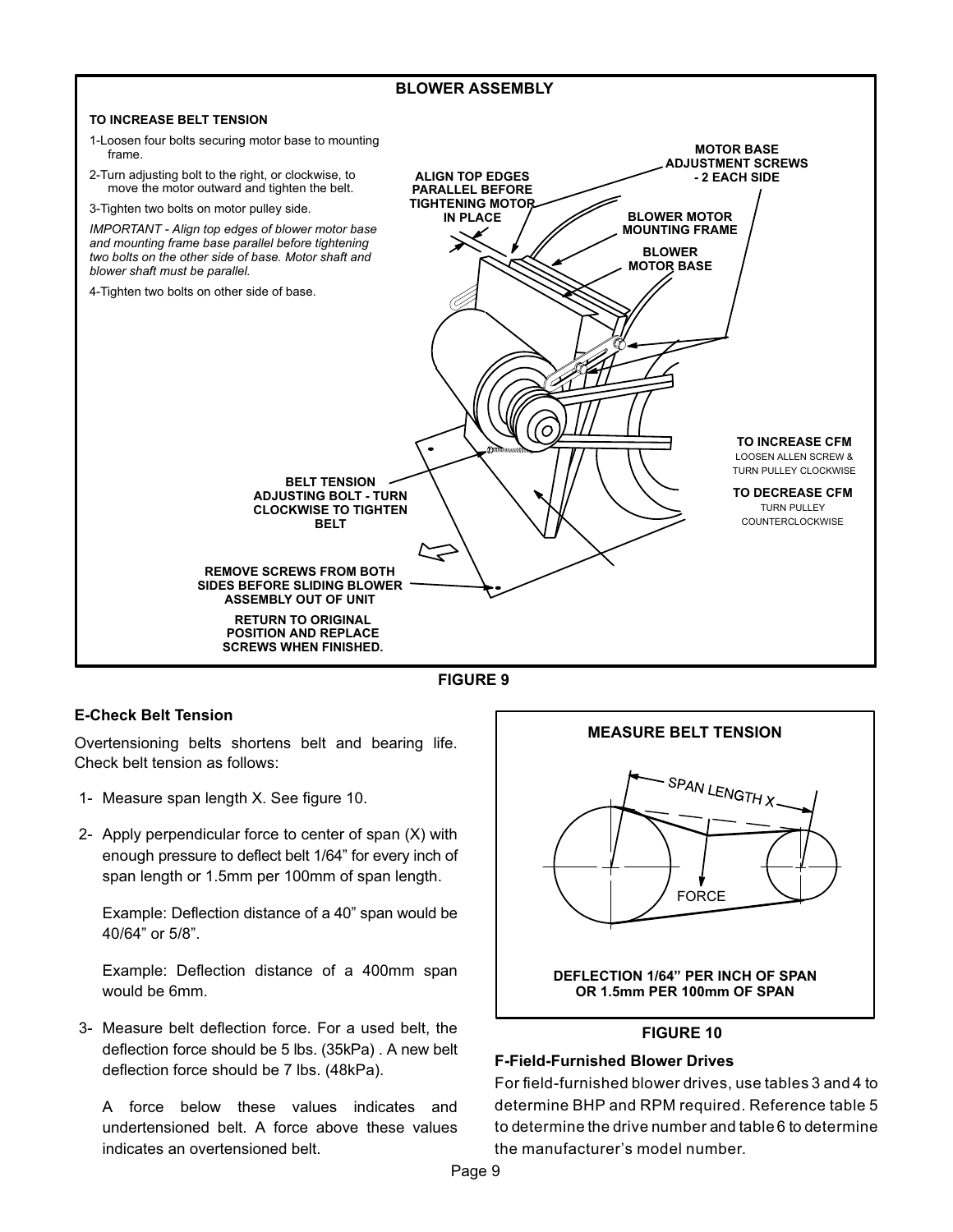#### TABLE 3 THA BASE UNIT BLOWER PERFORMANCE

#### <span id="page-10-0"></span>BLOWER TABLE INCLUDES RESISTANCE FOR BASE UNIT ONLY WITH DRY INDOOR COIL & AIR FILTERS IN PLACE. FOR ALL UNITS ADD:

1 − Wet indoor coil air resistance of selected unit.

2 − Any factory installed options air resistance (heat section, economizer, etc.)

3 − Any field installed accessories air resistance (duct resistance, diffuser, etc.)

Then determine from blower table blower motor output and drive required.

See table 5 for wet coil and option/accessory air resistance data.

#### MINIMUM AIR VOLUME REQUIRED FOR USE WITH OPTIONAL ELECTRIC HEAT

THA090 & 102 requires 3000 cfm (1415 L/s) minimum air with electric heat.

THA120 & 150 models require 4000 cfm (1890 L/s) minimum air with electric heat.

#### BOLD ITALIC INDICATES FIELD FURNISHED DRIVE

|                |                             | Total Static Pressure - in. w.g. (Pa)    |                                 |                                        |                                                                                                                  |                             |                           |                               |                        |                                         |                                         |                        |                        |
|----------------|-----------------------------|------------------------------------------|---------------------------------|----------------------------------------|------------------------------------------------------------------------------------------------------------------|-----------------------------|---------------------------|-------------------------------|------------------------|-----------------------------------------|-----------------------------------------|------------------------|------------------------|
| Air<br>Volume  | .20(50)                     | .40 (100)                                | .60(150)                        | .80(200)                               | $(1.00 (250) (1.20 (300) (1.40 (350) (1.60 (400) (1.80 (450) (2.00 (495) (2.20 (545) (2.40 (595) (2.60 (645))))$ |                             |                           |                               |                        |                                         |                                         |                        |                        |
| cfm<br>(L/s)   | RPM BHP<br>(kW)             | <b>RPM BHP</b><br>(kW)                   | <b>RPM BHP</b><br>(kW)          | <b>RPM BHP</b><br>(kW)                 | <b>RPM BHP</b><br>(kW)                                                                                           | <b>RPM BHP</b><br>(kW)      | RPM BHP RPM BHP<br>(kW)   | (kW)                          | <b>RPM BHP</b><br>(kW) | (kW)                                    | <b>RPM BHP RPM BHP</b><br>(kW)          | <b>RPM BHP</b><br>(kW) | <b>RPM BHP</b><br>(kW) |
| 2250<br>(1060) | 455   0.30<br>(0.22)        | 555<br>(0.34)                            | 0.456640<br>0.60<br>(0.45)      | 0.80 790<br>720<br>(0.60)              | 1.00<br>(0.75)                                                                                                   | 855<br>1.20<br>(0.90)       | 915<br>1.40 975<br>(1.04) | 1.60<br>(1.19)                | 1030 1.85<br>(1.38)    | (1.53)                                  | 1080 2.05 1130 2.30 1175 2.55<br>(1.72) | (1.90)                 | 1220 2.80<br>(2.09)    |
| 2500<br>(1180) | 475   0.40<br>(0.30)        | 575<br>(0.41)                            | $0.55$ 660<br>0.70<br>(0.52)    | 735<br>0.90 805<br>(0.67)              | 1.10 870<br>(0.82)                                                                                               | 1.30 930<br>(0.97)          | 1.55 985<br>(1.16)        | 1.75<br>(1.31)                | 1040 2.00<br>(1.49)    | (1.68)                                  | 1090 2.25 1140 2.50<br>(1.87)           | 1185 2.75<br>(2.05)    | 1230 3.00<br>(2.24)    |
| 2750<br>(1300) | 495   0.45<br>(0.34)        | 595<br>(0.48)                            | $0.65$ 675 $0.85$ 750<br>(0.63) | 1.05 820<br>(0.78)                     | 1.25<br>(0.93)                                                                                                   | 885<br>1.45 940<br>(1.08)   | 1.70 995<br>(1.27)        | 1.90<br>(1.42)                | 1050 2.20<br>(1.64)    | (1.83)                                  | 1100 2.45 1145 2.65<br>(1.98)           | 1195 2.95<br>(2.20)    | 1240 3.25<br>(2.42)    |
| 3000<br>(1415) | 525   0.55   615<br>(0.41)  | (0.56)                                   | $0.75$ 695<br>(0.71)            | 0.95 770<br>1.20 835<br>(0.90)         | 1.40<br>(1.04)                                                                                                   | 895<br>1.60<br>(1.19)       | 955<br>(1.38)             | 1.85 1010 2.10<br>(1.57)      | (1.75)                 | 1060 2.35 1110 2.65 1160 2.90<br>(1.98) | (2.16)                                  | 1205 3.20<br>(2.39)    | 1250 3.45<br>(2.57)    |
| 3250<br>(1535) | 550<br>(0.48)               | 0.65 640<br>(0.67)                       | $0.90$ 715 1.10<br>(0.82)       | 790<br>1.35 855<br>(1.01)              | 1.60<br>(1.19)                                                                                                   | 915 1.80 970<br>(1.34)      | (1.53)                    | 2.05 1025 2.35<br>(1.75)      | 1075 2.60<br>(1.94)    | (2.13)                                  | 1125 2.85 1170 3.15<br>(2.35)           | 1215 3.40<br>(2.54)    | 1260 3.70<br>(2.76)    |
| 3500<br>(1650) | (0.60)                      | 580 0.80 665 1.05 740<br>(0.78)          | 1.25 810<br>(0.93)              | 1.50 870<br>(1.12)                     | (1.31)                                                                                                           | 1.75 930 2.00 985<br>(1.49) | (1.68)                    | 2.25 1040 2.55<br>(1.90)      | (2.13)                 | 1090 2.85 1135 3.10 1185 3.40<br>(2.31) | (2.54)                                  | 1230 3.70<br>(2.76)    | 1270 4.00<br>(2.98)    |
| 3750<br>(1770) | 605 0.95 690<br>(0.71)      | (0.90)                                   | 1.20 760 1.45 830<br>(1.08)     | 1.70 890<br>(1.27)                     | (1.45)                                                                                                           | 1.95 950 2.25<br>(1.68)     | (1.87)                    | 1005 2.50 1055 2.80<br>(2.09) | (2.31)                 | 1105 3.10 1150 3.35 1195 3.65<br>(2.50) | (2.72)                                  | 1240 3.95<br>(2.95)    | 1285 4.30<br>(3.21)    |
| 4000<br>(1890) | $1.10$ 715<br>635<br>(0.82) | 1.40<br>(1.04)                           | 1.65 850<br>785<br>(1.23)       | (1.42)                                 | 1.90 910 2.20 965 2.45<br>(1.64)                                                                                 | (1.83)                      | (2.05)                    | 1020 2.75 1070 3.05<br>(2.28) | 1120 3.35<br>(2.50)    | (2.72)                                  | 1165 3.65 1210 3.95<br>(2.95)           | 1255 4.30<br>(3.21)    | 1295 4.60<br>(3.43)    |
| 4250<br>(2005) | 1.30 740<br>665<br>(0.97)   | (1.19)                                   | (1.38)                          | 1.60 810  1.85 870  2.15 930<br>(1.60) | (1.83)                                                                                                           | 2.45 985 2.75<br>(2.05)     | (2.28)                    | 1040 3.05 1090 3.35<br>(2.50) | 1135 3.65<br>(2.72)    | (2.98)                                  | 1185 4.00 1225 4.30<br>(3.21)           | 1270 4.65<br>(3.47)    | 1310 4.95<br>(3.69)    |
| 4500<br>(2125) | 695 1.50 770<br>(1.12)      | (1.34)                                   | 1.80 835 2.10<br>(1.57)         | 895<br>(1.79)                          | 2.40 955 2.70<br>(2.01)                                                                                          | 1005 3.00<br>(2.24)         | (2.50)                    | 1060 3.35 1105 3.65<br>(2.72) | 1155 4.00<br>(2.98)    | 1200 4.30<br>(3.21)                     | 1245 4.65<br>(3.47)                     | 1285 5.00<br>(3.73)    | 1325 5.30<br>(3.95)    |
| 4750<br>(2240) | (1.31)                      | 725 1.75 795 2.05 860<br>(1.53)          | 2.40<br>(1.79)                  | 920<br>(2.01)                          | 2.70 975 3.00<br>(2.24)                                                                                          | 1030 3.35<br>(2.50)         | (2.72)                    | 1080 3.65 1125 3.95<br>(2.95) | 1175 4.35<br>(3.25)    | 1215 4.65<br>(3.47)                     | 1260 5.00<br>(3.73)                     | 1300 5.35<br>(3.99)    | 1340 5.70<br>(4.25)    |
| 5000<br>(2360) | 760 2.05 825<br>(1.53)      | 2.35<br>(1.75)                           | 885<br>2.65<br>(1.98)           | 3.00<br>945<br>(2.24)                  | 1000 3.35<br>(2.50)                                                                                              | 1050 3.65<br>(2.72)         | (2.98)                    | 1100 4.00 1145 4.35<br>(3.25) | 1190 4.70<br>(3.51)    | 1235 5.05<br>(3.77)                     | 1280 5.45<br>(4.07)                     | - - - -                |                        |
| 5250<br>(2475) | (1.72)                      | 790 2.30 855 2.65 910 2.95 970<br>(1.98) | (2.20)                          | 3.35<br>(2.50)                         | 1020 3.65<br>(2.72)                                                                                              | 1070 4.00<br>(2.98)         | 1120 4.35<br>(3.25)       | 1165 4.70<br>(3.51)           | 1210 5.10<br>(3.80)    | 1255 5.45<br>(4.07)                     | - - - -                                 |                        |                        |
| 5500<br>(2595) | 820 2.60 880<br>(1.94)      | 2.95<br>(2.20)                           | 3.30<br>940<br>(2.46)           | 995<br>3.70<br>(2.76)                  | 1045 4.05<br>(3.02)                                                                                              | 1095 4.40<br>(3.28)         | (3.58)                    | 1145 4.80 1190 5.15<br>(3.84) | 1230 5.50<br>(4.10)    | ----                                    |                                         |                        |                        |
| 5750<br>(2715) | 850<br>(2.20)               | 2.95 910<br>3.30<br>(2.46)               | 3.70<br>965<br>(2.76)           | 1020 4.05<br>(3.02)                    | 1070 4.45<br>(3.32)                                                                                              | 1120 4.80<br>(3.58)         | 1165 5.20<br>(3.88)       | 1210 5.60<br>(4.18)           | ----                   |                                         |                                         |                        |                        |
| 6000<br>(2830) | 885<br>3.35<br>(2.50)       | 940<br>3.70<br>(2.76)                    | 995<br>4.10<br>(3.06)           | 1045 4.45<br>(3.32)                    | 1095 4.85<br>(3.62)                                                                                              | 1145 5.25<br>(3.92)         | 1190 5.65<br>(4.21)       | ----                          |                        |                                         |                                         |                        |                        |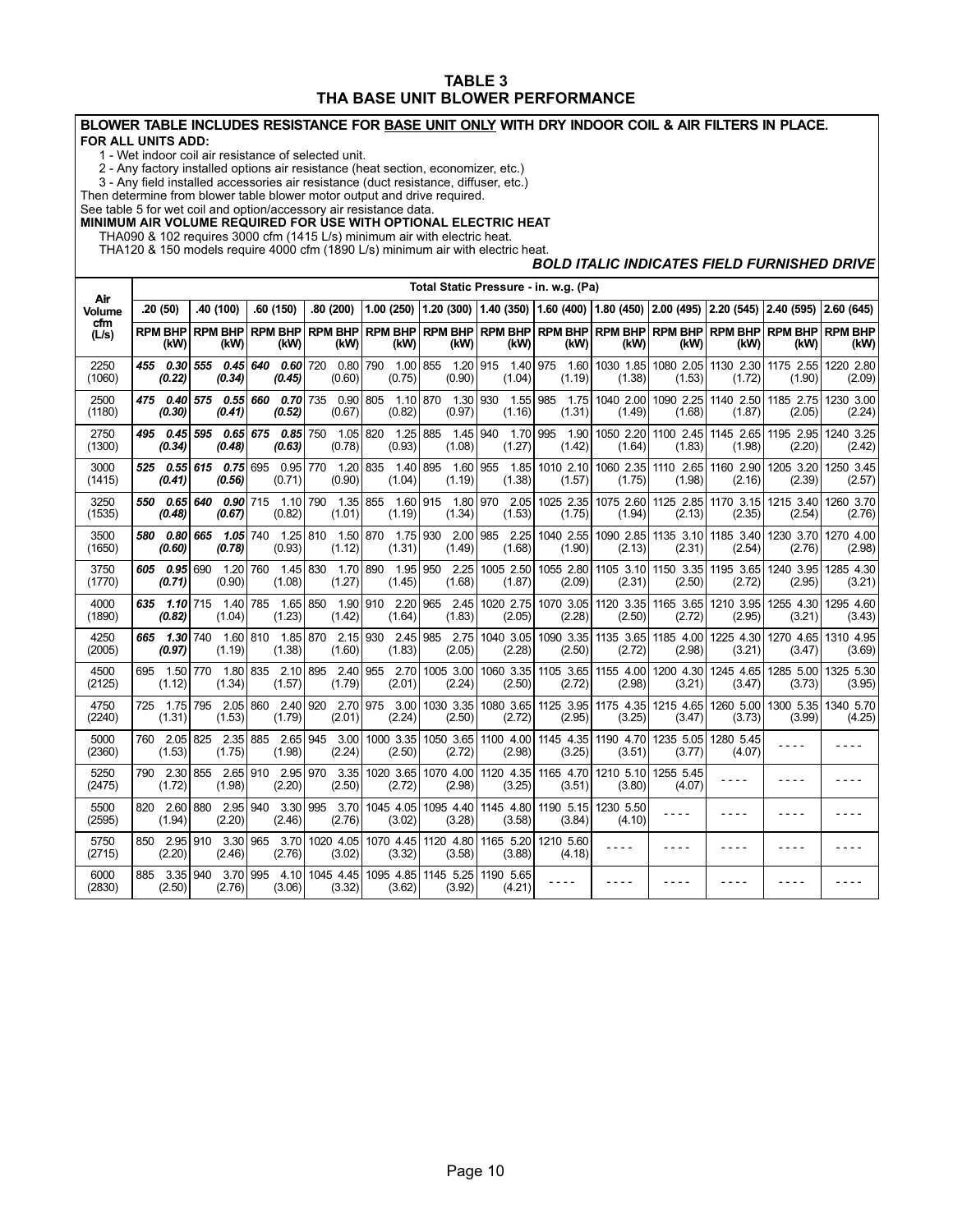# <span id="page-11-0"></span>Heating Start-Up

 1− Set thermostat or temperature control device to initiate a first−stage heating demand.

A first−stage heating demand (W1) will energize compressors 1 and 2. Both outdoor fans are energized with a W1 demand.

Note − L1 and L2 reversing valves are de−energized in the heating mode.

### THA Units With Optional Electric Heat −

An increased heating demand (W2) will energize electric heat. Electric heat is also energized during the defrost cycle (W1) to maintain discharge air temperature.

| <b>Air Volume</b> |      |            | <b>Wet Indoor</b><br>Coil | <b>Electric Heat</b> | <b>Economizer</b> |
|-------------------|------|------------|---------------------------|----------------------|-------------------|
| cfm               | L/s  | 090S, 102S | 120S, 150S                |                      |                   |
| 2250              | 1060 | .06(15)    | .10(25)                   | .01(2)               | .035(9)           |
| 2500              | 1180 | .08(20)    | .12(30)                   | .01(2)               | .04(10)           |
| 2750              | 1300 | .09(22)    | .14(35)                   | .01(2)               | .045(11)          |
| 3000              | 1415 | .10(25)    | .16(40)                   | .02(5)               | .05(12)           |
| 3250              | 1535 | .11(27)    | .19(47)                   | .02(5)               | .06(15)           |
| 3500              | 1650 | .13(32)    | .21(52)                   | .03(7)               | .07(17)           |
| 3750              | 1770 | .14(35)    | .23 (57)                  | .03(7)               | .075(19)          |
| 4000              | 1890 | .16(40)    | .26(65)                   | .04(10)              | .08(20)           |
| 4250              | 2005 | .17 (42)   | .28 (70)                  | .04 (10)             | .09(22)           |
| 4500              | 2125 | .18(45)    | .31 (77)                  | .05(12)              | .10(25)           |
| 4750              | 2240 | .20(50)    | .33 (82)                  | .05(12)              | .11(27)           |
| 5000              | 2360 | .22(55)    | .36 (90)                  | .06(15)              | .12(30)           |
| 5250              | 2475 | .24(60)    | .39(97)                   | .06(15)              | .13(32)           |
| 5500              | 2595 | .26 (65)   | .42(104)                  | .07(17)              | .14(35)           |
| 5750              | 2715 | .28 (70)   | .45(112)                  | .07 (17)             | .15(37)           |
| 6000              | 2830 | .30 (75)   | .68(169)                  | .08 (20)             | .16(40)           |

#### TABLE 4 OPTIONAL ACCESSORY AIR RESISTANCE

#### TABLE 5 DRIVE KIT SPECIFICATIONS

| Motor  |     | <b>RPM Range</b> |         |         |         |          |         |          |         |           |          |           |          |
|--------|-----|------------------|---------|---------|---------|----------|---------|----------|---------|-----------|----------|-----------|----------|
| kW     |     | Drive1           |         | Drive 2 |         | Drive 3  |         | Drive 4  |         | Drive 5   |          | Drive 6   |          |
| hp     |     | 60 Hz            | 50 Hz   | 60 Hz   | 50 Hz   | 60 Hz    | 50 Hz   | 60 Hz    | 50 Hz   | 60 Hz     | 50 Hz    | 60 Hz     | 50 Hz    |
| 2      | .5  | 680-940          | 560-775 | $- - -$ | $- - -$ | 850-1130 | 700-930 | ---      | ---     | ---       | 917-1152 | $- - -$   | $- - -$  |
| 3 Std. | 2.2 | 680-940          | $- - -$ | $- - -$ | $- - -$ | 850-1130 | $- - -$ | $- - -$  | 740-925 | 1105-1410 | $- - -$  | $- - -$   | 915-1150 |
| 5      | 3.7 | $- - -$          | $- - -$ | $- - -$ | $- - -$ | $- - -$  | $- - -$ | 895-1120 | 740-925 | $- - -$   | $- - -$  | 1110-1395 | 915-1150 |

#### TABLE 6 MANUFACTURER'S NUMBERS

|              | DRIVE COMPONENTS    |              |                              |                     |                     |              |  |  |  |
|--------------|---------------------|--------------|------------------------------|---------------------|---------------------|--------------|--|--|--|
| <b>DRIVE</b> | ADJUSTABLE SHEAVE   |              |                              | <b>FIXED SHEAVE</b> | <b>BELT</b>         |              |  |  |  |
| NO.          | <b>BROWNING NO.</b> | OEM PART NO. | OEM PART NO.<br>BROWNING NO. |                     | <b>BROWNING NO.</b> | OEM PART NO. |  |  |  |
|              | 1VP40X7/8           | 79J0301      | AK69x1                       | 37L4701             | AX46                | 31K7101      |  |  |  |
|              | 1VP44x1-1/8         | 36C0701      | <b>BK85x1</b>                | 49K4101             | <b>BX52</b>         | P-8-8094     |  |  |  |
|              | 1VP44x7/8           | 53J9601      | AK64x1                       | 12L2501             | AX46                | 31K7101      |  |  |  |
|              | 1VP60x1-1/8         | 41C1301      | <b>BK95x1</b>                | 79J2701             | <b>BX56</b>         | P-8-10082    |  |  |  |
|              | 1VP50x7/8           | P-8-2187     | AK59x1                       | 31K6801             | AX46                | 31K7101      |  |  |  |
|              | 1VP60x1-1/8         | 41C1301      | <b>BK77x1</b>                | 49K4001             | <b>BX53</b>         | 49K3801      |  |  |  |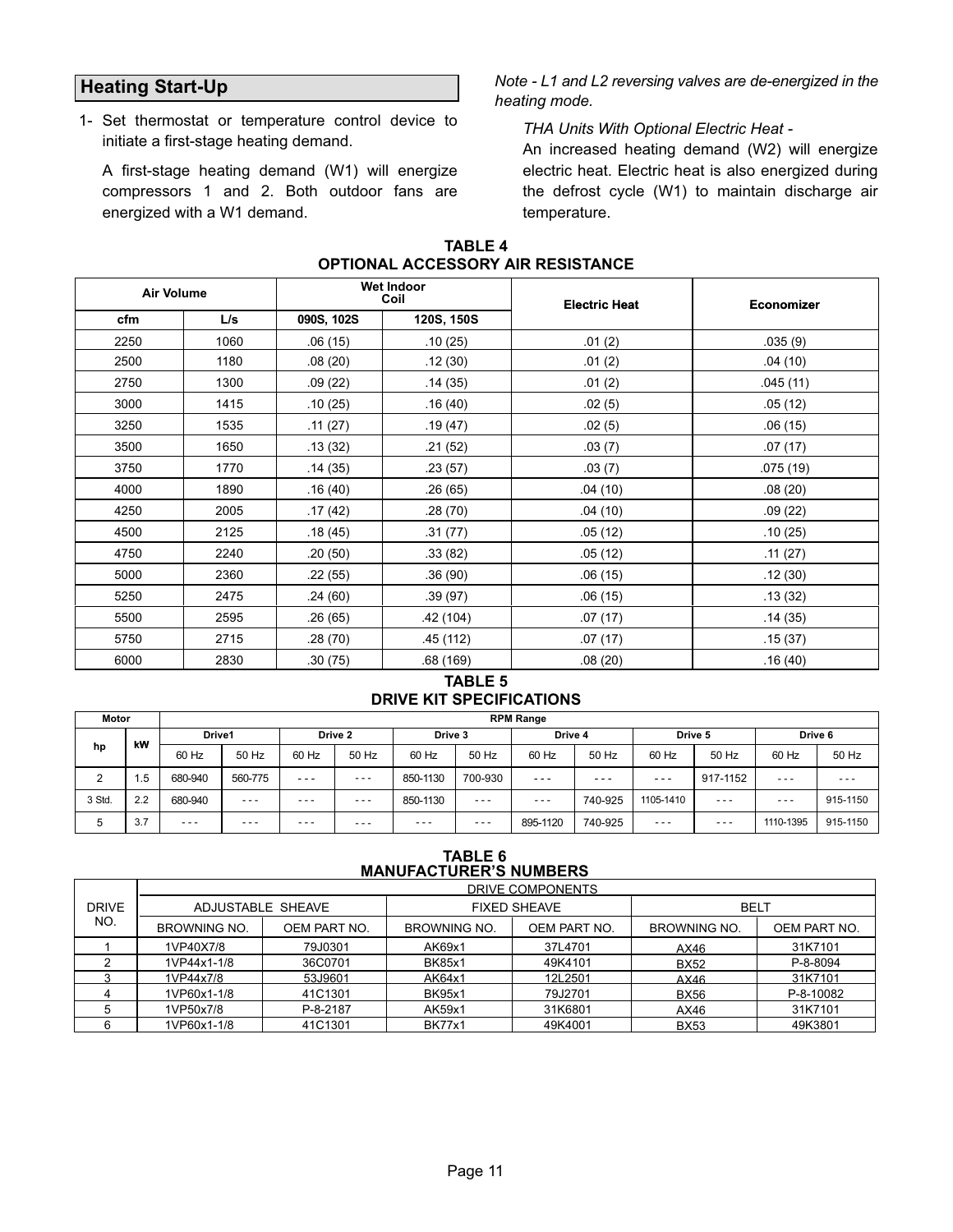# **AIMPORTANT**

<span id="page-12-0"></span>If unit is equipped with a crankcase heater. Make sure heater is energized 24 hours before unit start− up to prevent compressor damage as a result of slugging.

# A−Start−Up

 1− Set thermostat or temperature control device fan switch to **AUTO** or **ON.** Set thermostat or temperature control device to initiate a first−stage cooling demand.

A first−stage Y1 cooling demand will energize L1 reversing valve solenoid and compressor 1. An increased cooling demand Y2 will initiate L2 reversing valve solenoid and compressor 2.

### Units With Optional Economizer −

The optional economizer will start on a first stage (Y1) cooling demand when outdoor air enthalpy is suitable. An increased cooling demand (Y2) will energize compressors 1.

- 2− Refrigerant circuits are factory charged with HCFC-22 refrigerant. See unit rating plate for correct amount of charge.
- 3− Units contain two refrigerant circuits or systems. See figure 11.



### B−Refrigerant Charge and Check

WARNING−Do not exceed nameplate charge under any condition. This unit is factory charged and should require no further adjustment. If the system requires charge, reclaim the charge, evacuate the system, and add required nameplate charge.

NOTE − System charging is not recommended below  $60^{\circ}$ F (15°C). In temperatures below  $60^{\circ}$ F (15°C), the charge **must** be weighed into the system.

If weighing facilities are not available, or to check the charge, use the following procedure:

- 1− Attach gauge manifolds and operate unit in cooling mode until system stabilizes (approximately five minutes).
- 2− Check each system separately with all stages operating.
- 3− Use a thermometer to accurately measure the outdoor ambient temperature.
- 4− Apply the outdoor temperature to tables 7 through [10](#page-13-0) to determine normal operating pressures.
- 5− Compare the normal operating pressures to the pressures obtained from the gauges. Minor variations in these pressures may be expected due to differences in installations. Significant differences could mean that the system is not properly charged or that a problem exists with some component in the system. Correct any system problems before proceeding.

| <b>TABLE 7</b>                     |
|------------------------------------|
| THA090S NORMAL OPERATING PRESSURES |

| Outdoor<br>Coil             | <b>CIRCUIT 1</b> |                    | <b>CIRCUIT 2</b> |                  |  |
|-----------------------------|------------------|--------------------|------------------|------------------|--|
| <b>Entering</b><br>Air Temp | Dis. +10<br>psig | Suct. $±5$<br>psig | Dis. +10<br>psig | Suct. +5<br>psig |  |
| $65^{\circ}$ F              | 150              | 77                 | 146              | 76               |  |
| $75^{\circ}$ F              | 180              | 82                 | 178              | 77               |  |
| 85°F                        | 210              | 83                 | 210              | 79               |  |
| $95^\circ$ F                | 240              | 84                 | 242              | 81               |  |
| 105°F                       | 270              | 85                 | 277              | 83               |  |
| 115°F                       | 300              | 86                 | 310              | 85               |  |

#### TABLE 8 THA102S NORMAL OPERATING PRESSURES

| <b>Outdoor</b><br>Coil             | <b>CIRCUIT 1</b> |                  | <b>CIRCUIT 2</b> |                 |
|------------------------------------|------------------|------------------|------------------|-----------------|
| <b>Entering</b><br><b>Air Temp</b> | DIs. +10<br>psig | Suct. +5<br>psig | Dis. +10<br>psig | Suc. +5<br>psig |
| $65^{\circ}$ F                     | 156              | 77               | 154              | 77              |
| $75^{\circ}$ F                     | 185              | 78               | 185              | 78              |
| $85^\circ$ F                       | 215              | 80               | 216              | 79              |
| $95^{\circ}$ F                     | 244              | 81               | 247              | 80              |
| 105°F                              | 273              | 82               | 277              | 82              |
| 115°F                              | 303              | 83               | 309              | 83              |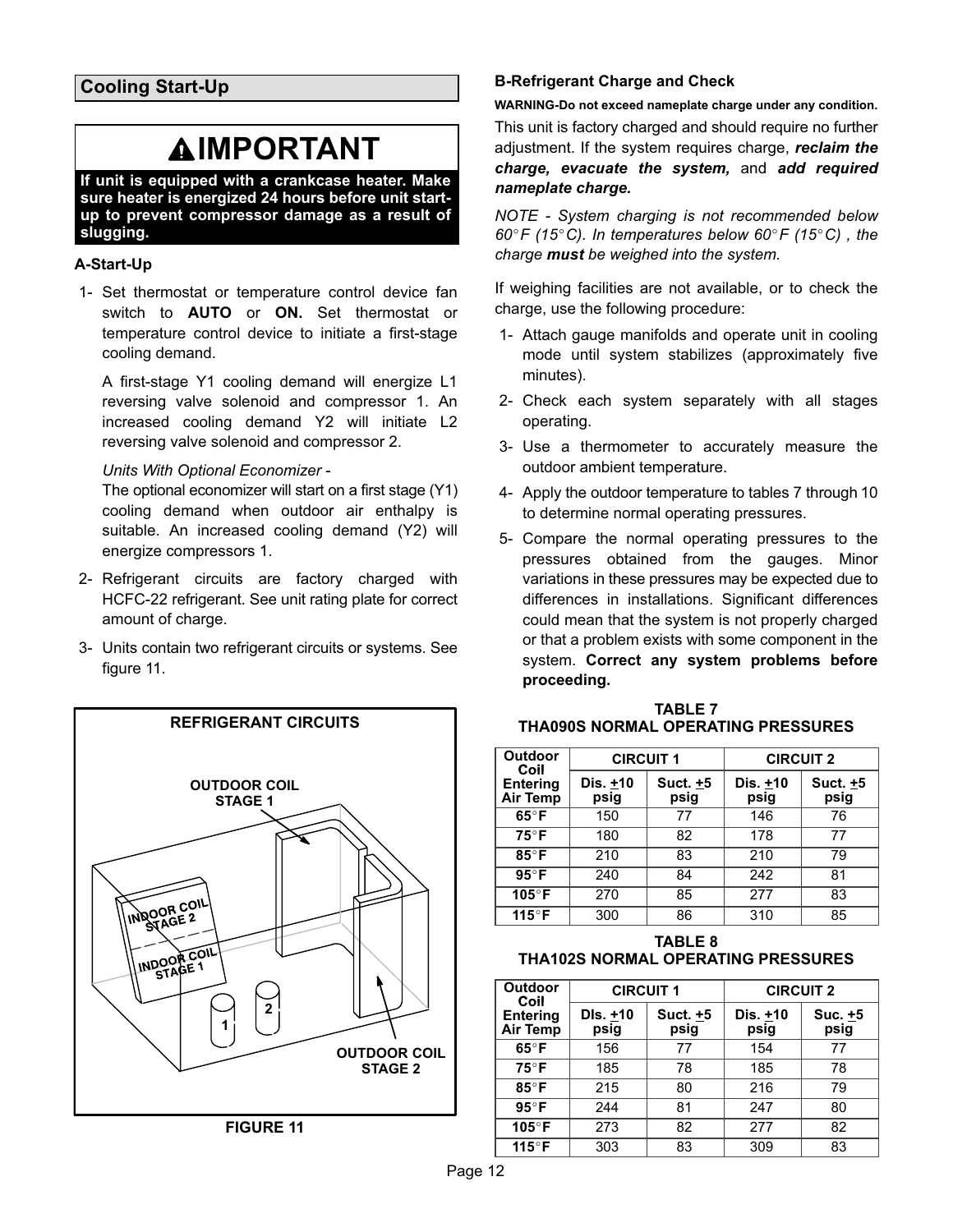<span id="page-13-0"></span>

| THA120S NORMAL OPERATING PRESSURES |                  |                  |                  |                  |
|------------------------------------|------------------|------------------|------------------|------------------|
| <b>Outdoor</b><br>Coil             | <b>CIRCUIT 1</b> |                  | <b>CIRCUIT 2</b> |                  |
| <b>Entering</b><br>Air Temp        | Dis. +10<br>psig | Suct. +5<br>psig | Dis. +10<br>psig | Suct. +5<br>psig |
| $65^{\circ}$ F                     | 166              | 77               | 166              | 75               |
| $75^{\circ}$ F                     | 196              | 78               | 196              | 76               |
| 85°F                               | 228              | 80               | 228              | 78               |
| $95^\circ$ F                       | 260              | 82               | 260              | 79               |
| 105°F                              | 290              | 84               | 290              | 81               |
| 115°F                              | 321              | 85               | 321              | 82               |

# TABLE 9

#### TABLE 10 THA150S NORMAL OPERATING PRESSURES

| <b>Outdoor</b><br>Coil             | <b>CIRCUIT 1</b> |                  | <b>CIRCUIT 2</b> |                  |
|------------------------------------|------------------|------------------|------------------|------------------|
| <b>Entering</b><br><b>Air Temp</b> | Dis. +10<br>psig | Suct. +5<br>psig | Dis. +10<br>psig | Suct. +5<br>psig |
| $65^{\circ}$ F                     | 169              | 66               | 182              | 69               |
| $75^{\circ}$ F                     | 196              | 71               | 212              | 74               |
| $85^\circ$ F                       | 226              | 75               | 244              | 76               |
| $95^{\circ}$ F                     | 258              | 77               | 277              | 78               |
| 105°F                              | 293              | 80               | 314              | 79               |
| 115°F                              | 331              | 81               | 352              | 80               |

- 6− If discharge pressure is high, remove refrigerant from the system. If discharge pressure is low, add refrigerant to the system.
	- Add or remove charge in increments.
	- Allow the system to stabilize each time refrigerant is added or removed.
- 7− Use the following approach method along with the normal operating pressures to confirm readings.

#### C−Charge Verification − Approach Method

 8− Using the same thermometer, compare liquid temperature to outdoor ambient temperature.

Approach Temperature = Liquid temperature minus ambient temperature.

- 9− Approach temperature should match values in table 3. An approach temperature greater than value shown indicates an undercharge. An approach temperature less than value shown indicates an overcharge.
- 10− Do not use the approach method if system pressures do not match pressures in tables [7](#page-12-0) through 10. The approach method is not valid for grossly over or undercharged systems.

#### TABLE 11 APPROACH TEMPERATURE

|             | Liquid Temp. Minus Ambient Temp.                   |                                                    |  |
|-------------|----------------------------------------------------|----------------------------------------------------|--|
| Unit        | 1st Stage                                          | 2nd Stage                                          |  |
| <b>090S</b> | $7^{\circ}$ F $\pm$ 1 (3.9 $^{\circ}$ C $\pm$ 0.5) | $8^{\circ}$ F $\pm$ 1 (4.4 $^{\circ}$ C $\pm$ 0.5) |  |
| 102S        | $10^{\circ}$ F $\pm$ 1 (5.6°C $\pm$ 0.5)           | $8^{\circ}$ F $\pm$ 1 (4.4 $^{\circ}$ C $\pm$ 0.5) |  |
| <b>120S</b> | $9^{\circ}F + 1$ (5°C + 0.5)                       | 11°F $\pm$ 1 (6.1°C $\pm$ 0.5)                     |  |
| <b>150S</b> | 13°F $\pm$ 1 (7.2°C $\pm$ 0.5)                     | 13°F $\pm$ 1 (7.2°C $\pm$ 0.5)                     |  |

#### D−Compressor Controls

- 1− High Pressure Switches (S4, S7) Compressor circuits are protected by a high pressure switch which cuts out at 410 psig  $+$  10 psig (2825 kPa + 70 kPa).
- 2− Freezestats (S49, S50)

Switches de−energize compressors when indoor coil temperature falls below 29°F (-2°C) to prevent coil freeze−up. Switches reset when indoor coil temperature reaches  $58^{\circ}$ F (15°C).

3− Defrost Switches (S6, S9)

Defrost switches close to initiate defrost when liquid line temperature falls to 35°F (1.7°C). The defrost switch is located on the liquid line between the outdoor expansion valve and the distributor

- 4− Defrost Termination Switches (S46, S104) Defrost pressure switches open to terminate defrost when suction (discharge pressure during cooling and defrost) pressure reaches 275 psig (1096 kPa).
- 5− Defrost Controls (CMC1, CMC2) Defrost is liquid line temperature initiated and operates for 14 minutes unless terminated by suction line pressure drop.

When the liquid line temperature drops below 35°F, the defrost switch closes and signals the defrost control that a defrost cycle is needed. If the defrost switch is still closed after 60 minutes (default), a defrost cycle begins and operates for 14 minutes. The defrost pressure switch can terminate the defrost cycle before the 14 minutes elapses if suction pressure reaches  $275 \pm 10$  psi.

Electric heat is energized during defrost to maintain discharge air temperature.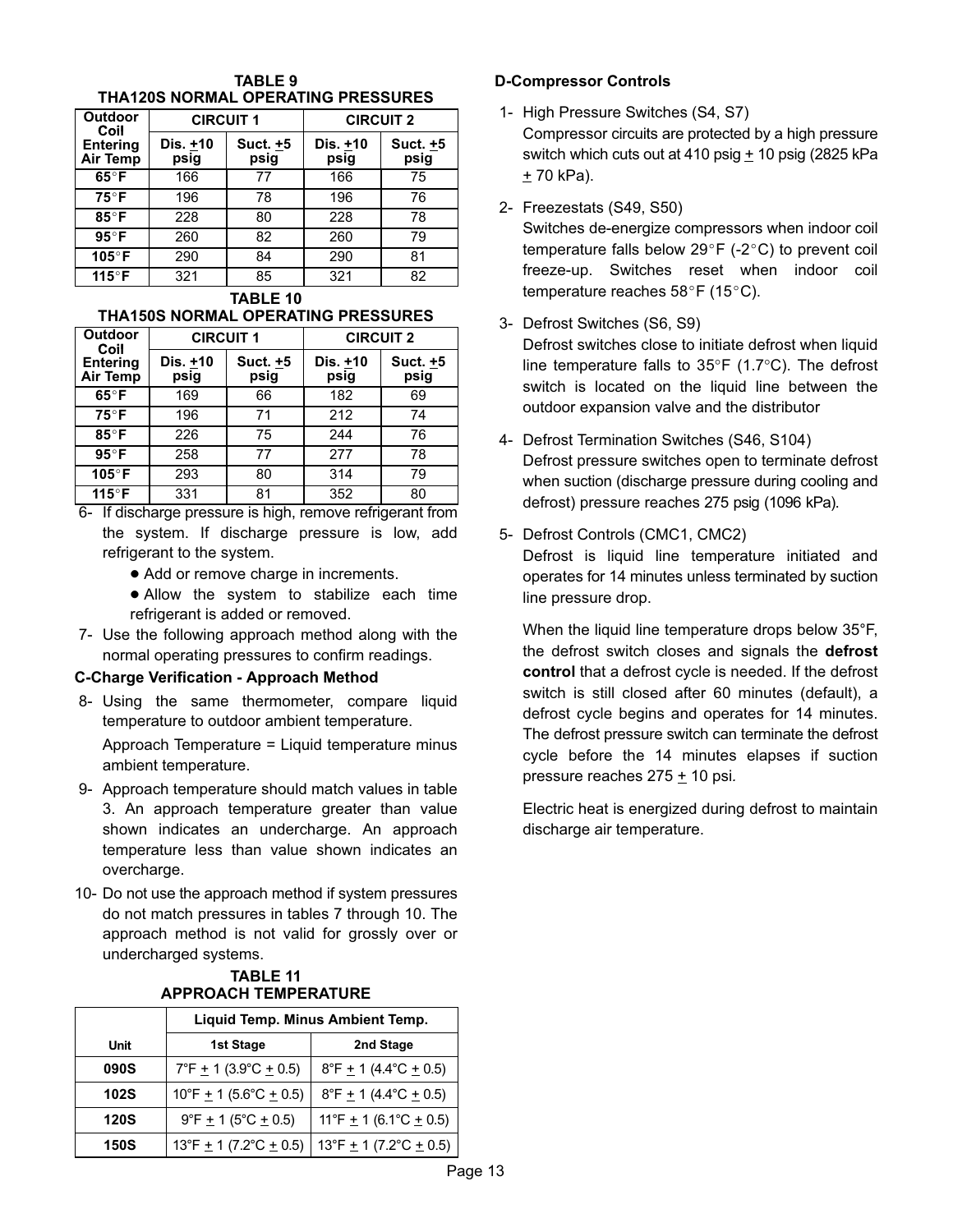# Defrost Control Board

The defrost thermostat, defrost pressure switch and the defrost control work together to ensure that the heat pump outdoor coil does not ice excessively during the heating mode.

#### Compressor Accumulated Run−Time Interval

The defrost control will not energize a defrost cycle unless the unit has been operating in heating mode for an accumulated 60 minutes (default). The run time interval can be changed by moving the jumper on the CMC board timing pins. See figure 12.

The defrost interval can be adjusted to 30, 60, or 90 minutes. The defrost timing jumper is factory−installed to provide a 60−minute defrost interval. If the timing selector jumper is not in place, the control defaults to a 90−minute defrost interval.

Note − When adjusting timing pins, set both CMC1 and CMC2 defrost controls to the same defrost interval.

#### Defrost Test Option

A TEST option is provided for troubleshooting. The TEST mode may be started any time the unit is in the heating mode and the defrost thermostat is closed or jumpered. If

the timing jumper is in the TEST position at power-up, the defrost control will ignore the test pins. When the jumper is placed across the TEST pins for two seconds, the control will enter the defrost mode. If the jumper is removed before an additional 5−second period has elapsed (7 seconds total), the unit will remain in defrost mode until the defrost pressure switch opens or 14 minutes have passed. If the jumper is not removed until after the additional 5−second period has elapsed, the defrost will terminate and the test option will not function again until the jumper is removed and re−applied.

#### Diagnostic LEDs

The defrost board uses two LEDs for diagnostics. The LEDs flash a sequence according to the condition. TABLE 12

| <b>Defrost Control Board Diagnostic LED</b> |                                  |                                  |  |
|---------------------------------------------|----------------------------------|----------------------------------|--|
| <b>Indicates</b>                            | LED <sub>1</sub>                 | LED <sub>2</sub>                 |  |
| Normal operation /<br>power to board        | Synchronized<br>Flash with LED 2 | Synchronized<br>Flash with LED 1 |  |
| Board failure /<br>no power                 | Off                              | Off                              |  |
| <b>Board failure</b>                        | On                               | On                               |  |
| Pressure switch open                        | Flash                            | Dп                               |  |